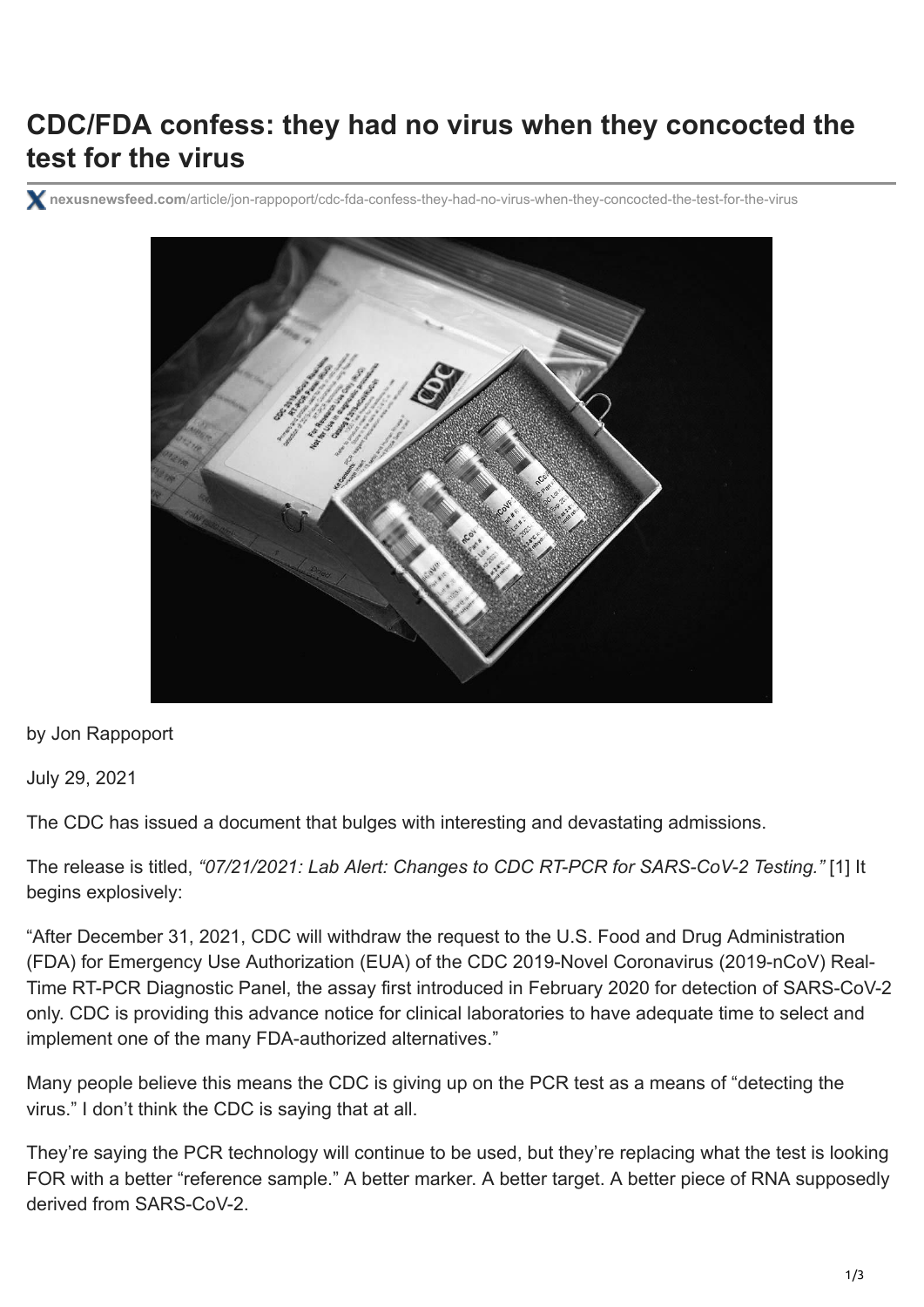CDC/FDA are confessing there has been a PROBLEM with the PCR test which has been used to detect the virus, starting in February of 2020—right up to this minute.

In other words, the millions and millions of "COVID cases" based on the PCR test in use are all suspect.

[To confirm this, the CDC document links to an FDA release titled,](https://www.fda.gov/medical-devices/coronavirus-covid-19-and-medical-devices/sars-cov-2-reference-panel-comparative-data) *"SARS-CoV-2 Reference Panel Comparative Data."* [2] [2a] Here is a killer quote:

"During the early months of the Coronavirus Disease 2019 (COVID-19) pandemic, clinical specimens [of the virus] were not readily available to developers of IVDs [in vitro diagnostics] to detect SARS-CoV-2. Therefore, the FDA authorized IVDs based on available data from contrived samples generated from a range of SARS-CoV-2 material sources (for example, gene specific RNA, synthetic RNA, or whole genome viral RNA) for analytical and clinical performance evaluation. While validation using these contrived specimens provided a measure of confidence in test performance at the beginning of the pandemic, it is not feasible to precisely compare the performance of various tests that used contrived specimens because each test validated performance using samples derived from different gene specific, synthetic, or genomic nucleic acid sources."

Translation: We, at the CDC, did not have a specimen of the SARS-CoV-2 virus when we concocted the PCR test for SARS-CoV-2. Yes, it's unbelievable, right? And that's the test we've been using all along. So we CONTRIVED samples of the virus. We fabricated. We lied. We made up [invented] synthetic gene sequences and we SAID these sequences HAD TO BE close to the sequence of SARS-CoV-2, without having the faintest idea of what we were doing, because, again, we didn't have an actual specimen of the virus. We had no proof THERE WAS something called SARS-CoV-2.

This amazing FDA document goes to say the Agency has granted emergency approval to 59 different PCR tests since the beginning of the (fake) pandemic. 59. And, "…it is not feasible to precisely compare the performance of various tests that used contrived specimens because each test validated performance using samples derived from different gene specific, synthetic, or genomic nucleic acid sources."

Translation: Each of the 59 different PCR tests for SARS-CoV-2 told different lies and concocted different fabrications about the genetic makeup of the virus—the virus we didn't have. Obviously, then, these tests would give unreliable results.

BUT, don't worry, be happy, because NOW, the CDC and the FDA say, they really do have actual virus samples of SARS-CoV-2 from patients; they have better targets for the PCR test, and labs should start gearing up for the new and improved tests.

In other words, they were lying THEN, but they're not lying NOW. They were "contriving," but now they're telling the truth.

If you believe that, I have Fountain of Youth water for sale, extracted from the lead-contaminated system of Flint, Michigan.

Here, once again, I report virology's version of "we isolated the virus": [[3] thru [3i]]

They have a soup they make in their labs.